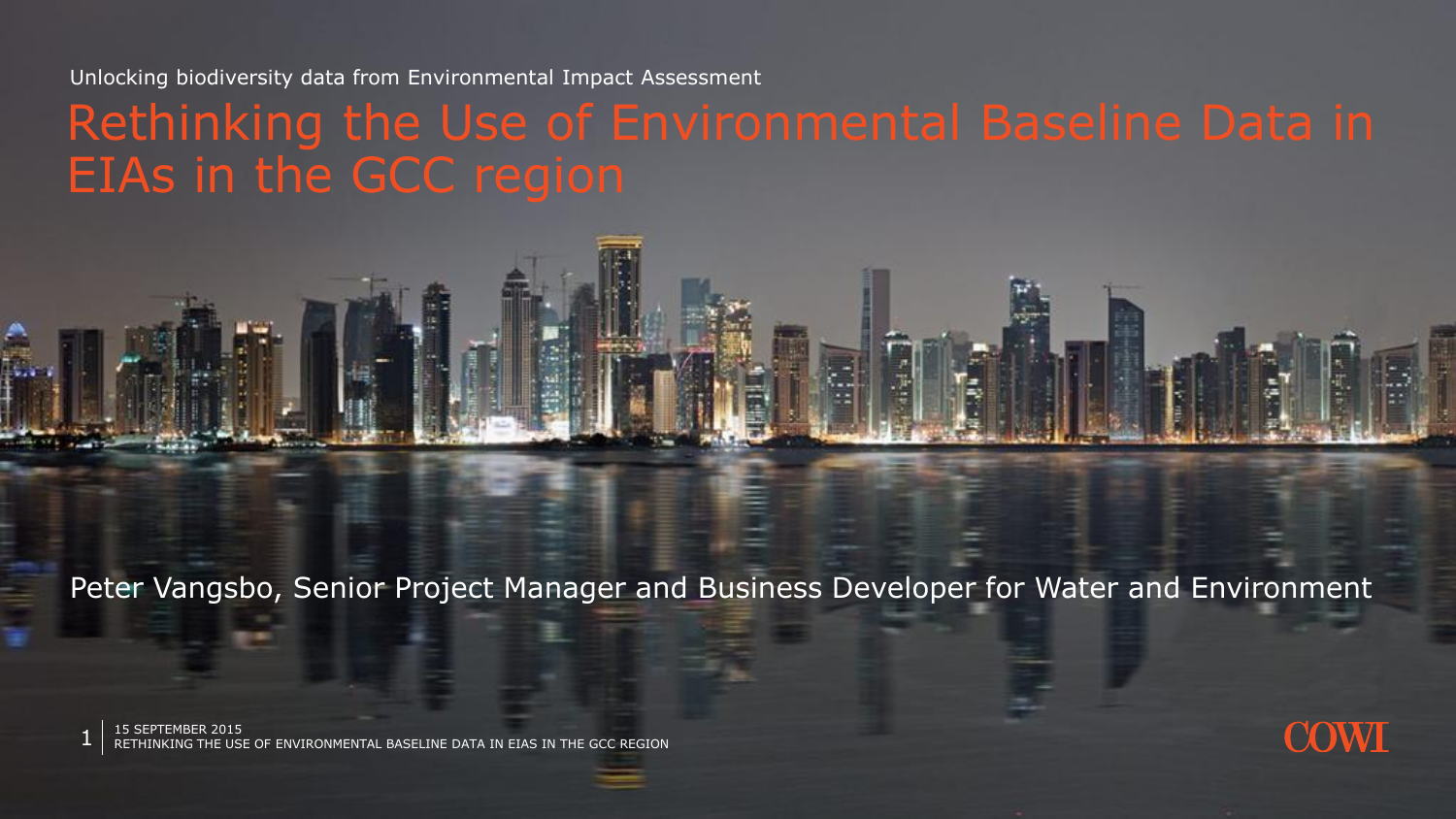

- **COWI's 5 International Regions**
- **Denmark**
- **Norway**
- **East EU**
- **Africa**
- **Gulf**



- COWI is a leading, innovative consultant firm with operations worldwide. Based on our core values we deliver consultancy services within **engineering, environmental science and economics.**
	- We have established ourselves as the leading consultants in selected regions. The individual units of the Group cooperate closely in what we call the One Company Network
	- We prioritise the development of specialist services that compete with the best consultant firms worldwide and which all of our Group units help to market.
- We develop professional, strong and value-generating relations with our customers, partners and employees.

**Local presence and international strength creates strong advantage**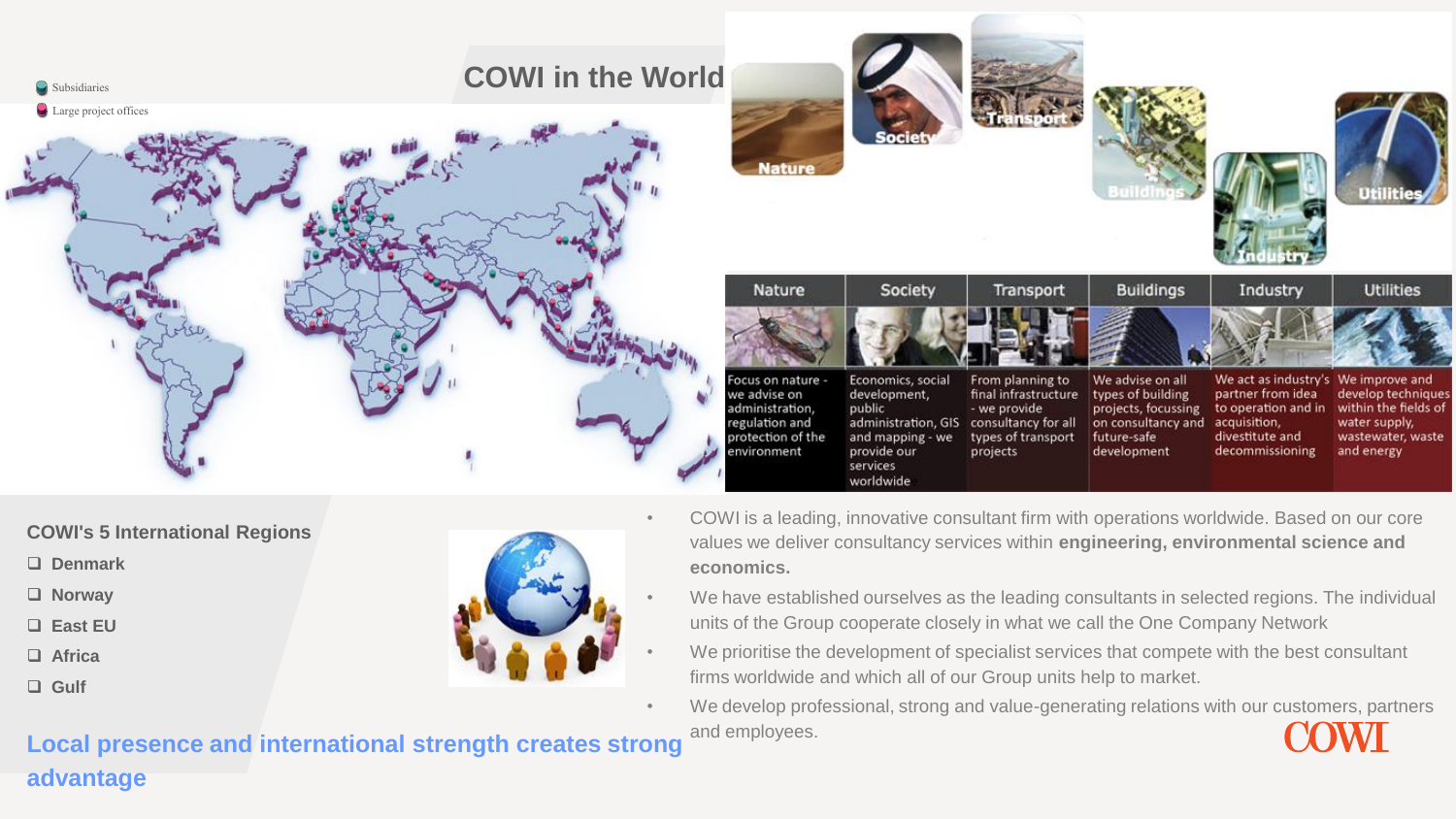#### COWIs Engagement to Enhance Environmental Data Sharing in GCC



15 SEPTEMBER 2015 RETHINKING THE USE OF ENVIRONMENTAL BASELINE DATA IN EIAS IN THE GCC REGION

3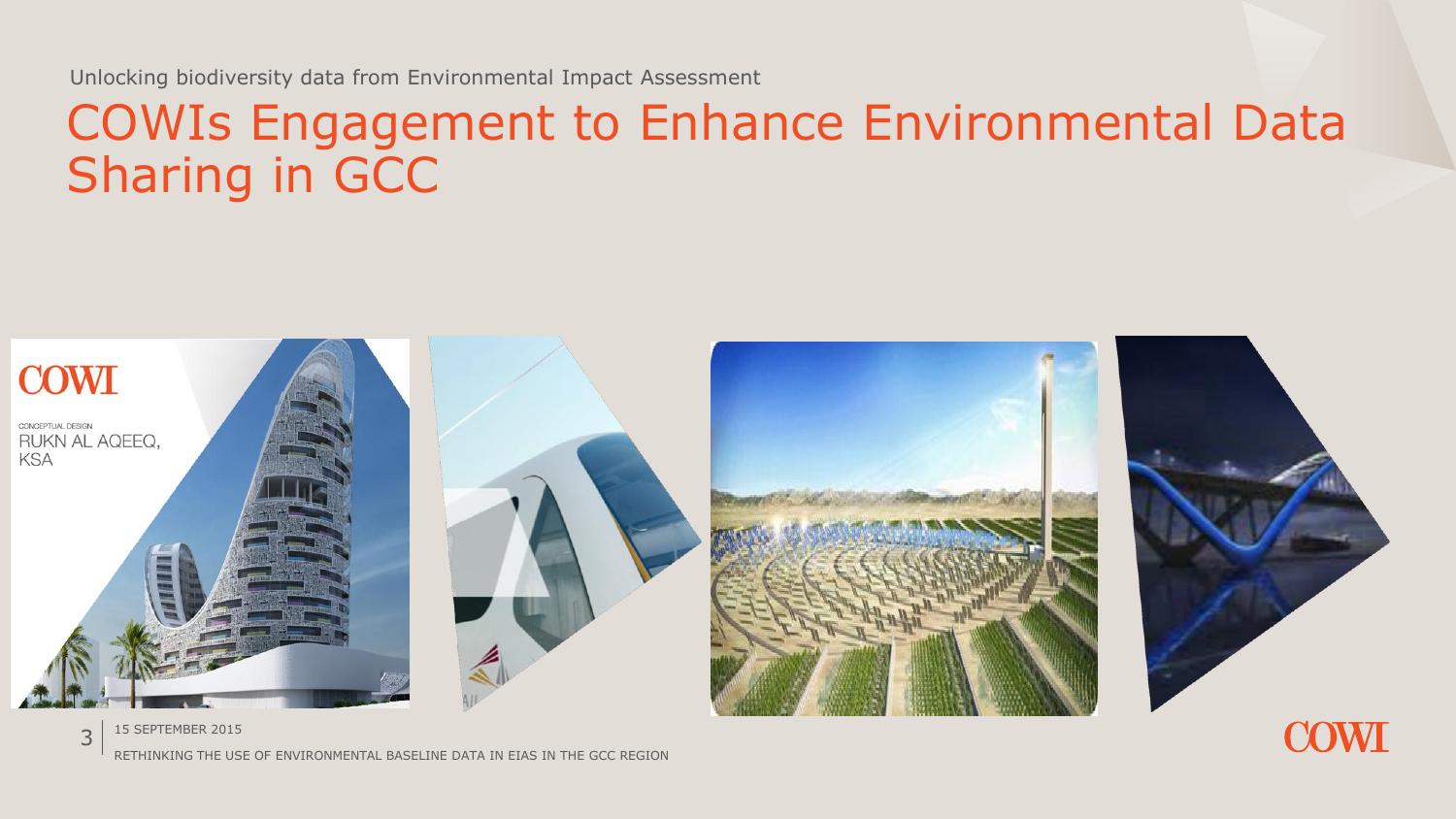#### Rethinking the Use of Environmental Baseline Data in EIAs in the GCC region

- › More than four decades has elapsed since the Stockholm conference on the Human Environment took place and the establishment of the United Nations Environmental Programme was a fact. Since then a series of multilateral environmental agreements have been adopted by governments in the Gulf region. Nevertheless, the environmental quality continues to deteriorate and regional GCC countries are not yet on a sustainable development path.
- › There is a compelling need for a serious shift in mind-sets that translates into concrete policies and a view of the environment is not as a luxury or a constraint on economic growth, but as an opportunity and necessary requirement for sustainable development and human welfare and life quality in the GCC region.

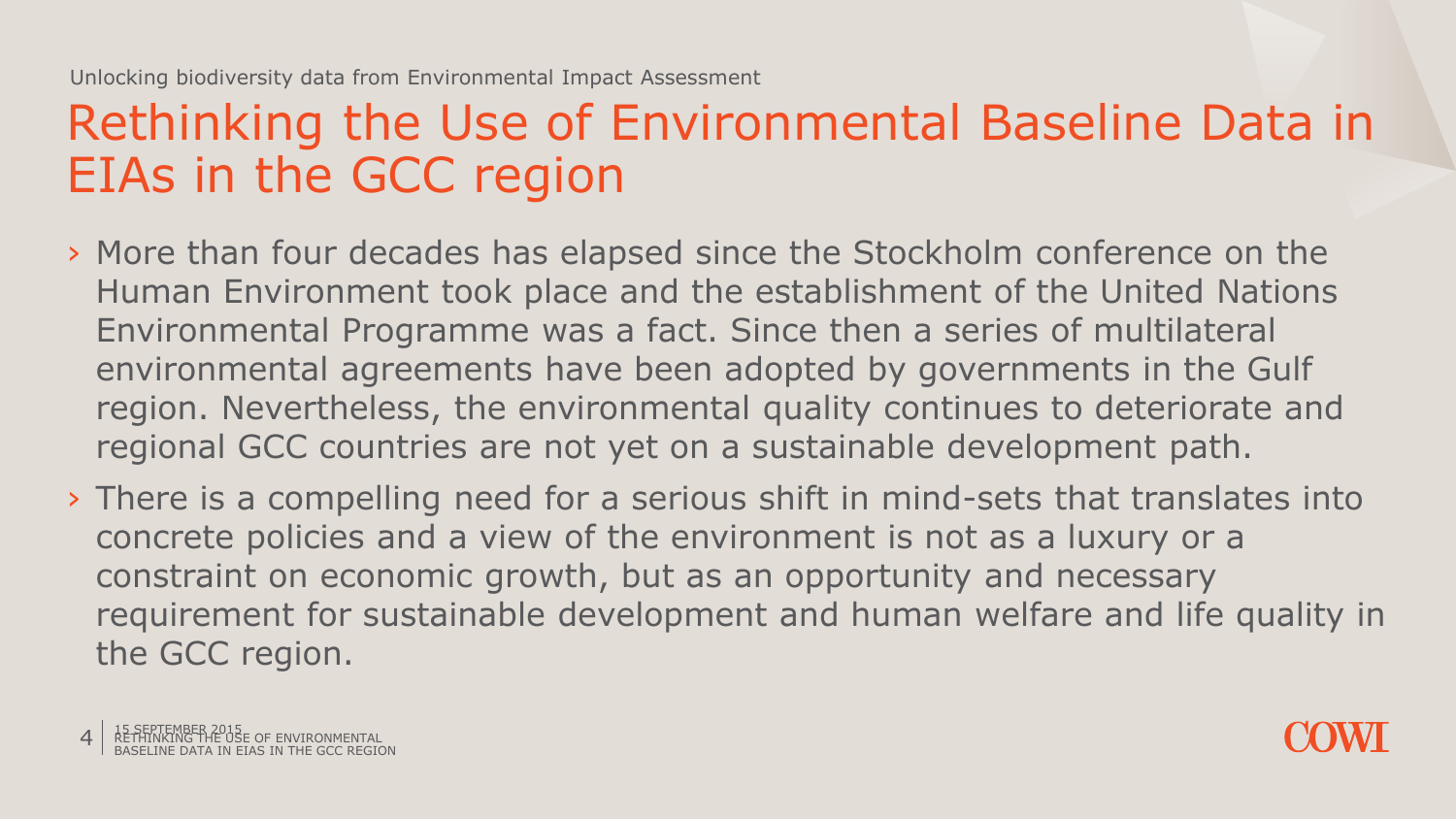### Sustainable Development: Future Prospects and Present Lives

- › Sustainable development means different things to different people, but a widely accepted definition is: Sustainable development is development that meets the needs of the present without compromising the ability of future generations to meet their own needs (WCED, 1987).
- › Sustainable development is taken to refer to three interdependent and mutually reinforcing pillars: economic growth, social equity and environmental protection.
- › Achieving environmental sustainability requires a mode of development which maintains a stable environment that predictably and reliably provides resources such as clean water, food, energy and clean air, and that protects people from floods, droughts and disease.

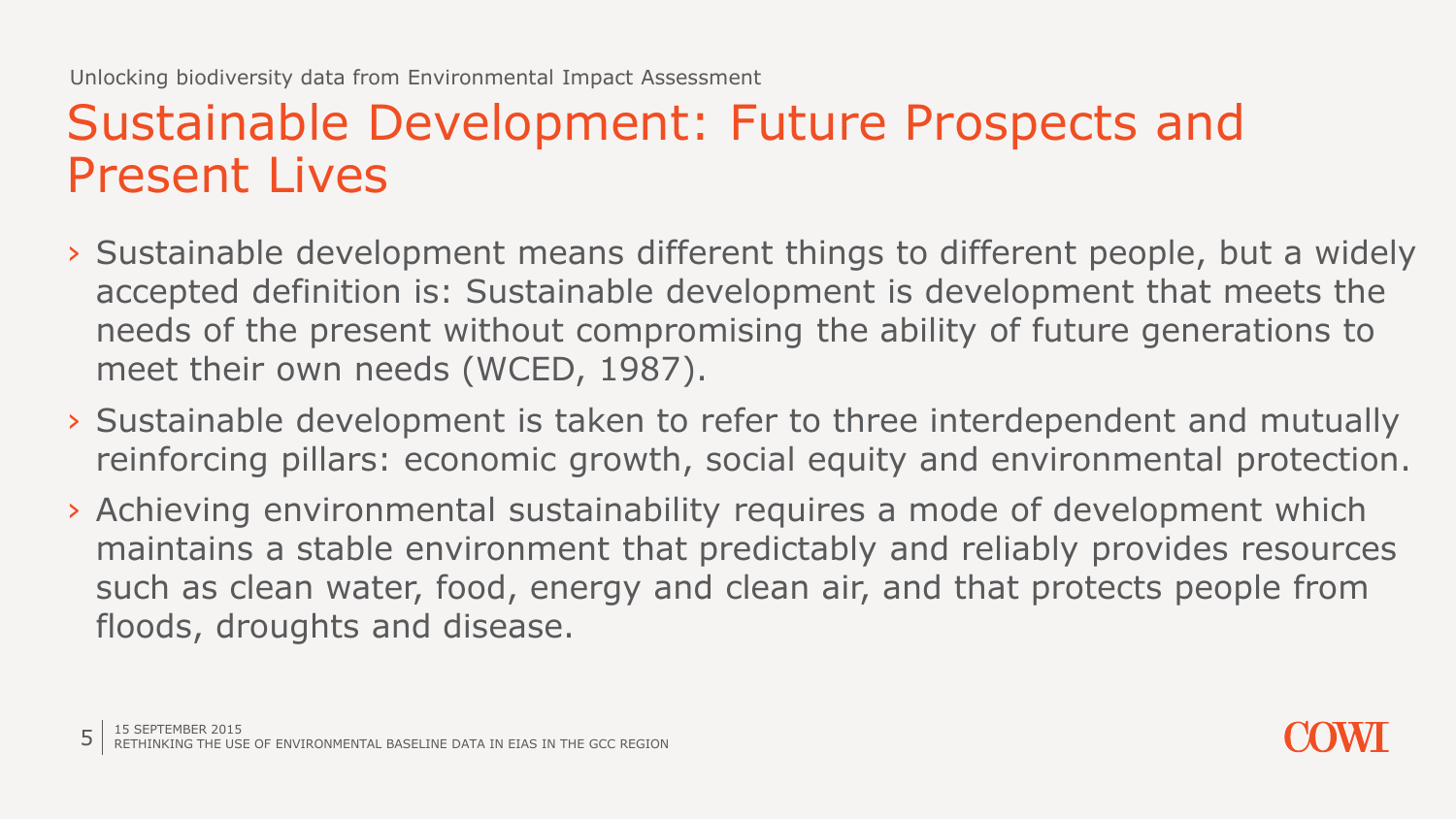#### How to Value Environmental Data in the EIA Process



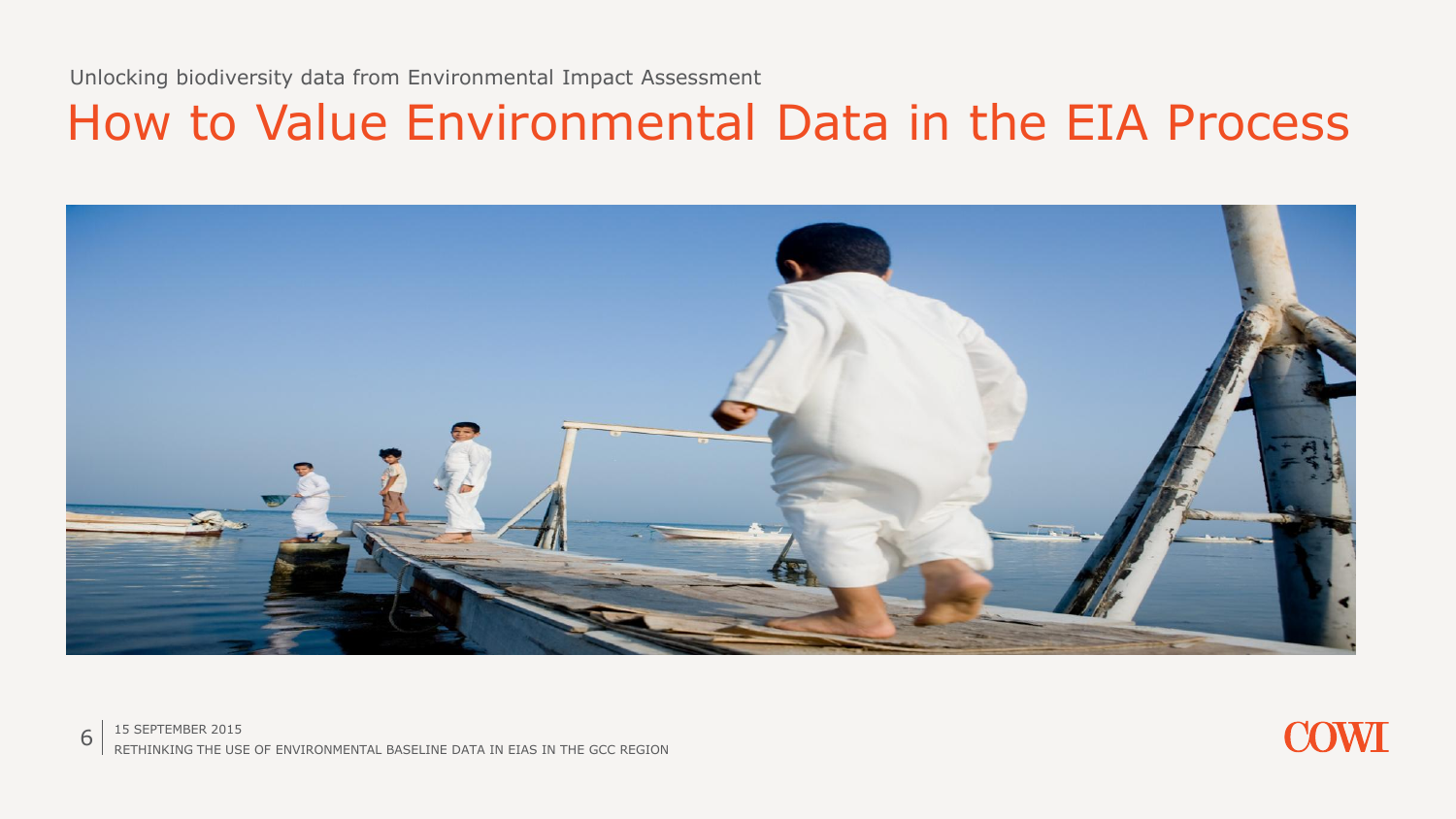# How to Value Biodiversity Data in the EIA Process

- › Environmental impact assessment (EIA) is a process of evaluating the likely environmental impacts of a proposed project or development, taking into account inter-related socio-economic, cultural and human-health impacts, both beneficial and adverse.
- › Since legal requirements for EIA may not guarantee that biodiversity will be taken into account, consideration should be given to incorporating biodiversity criteria into existing, or the development of new, screening criteria

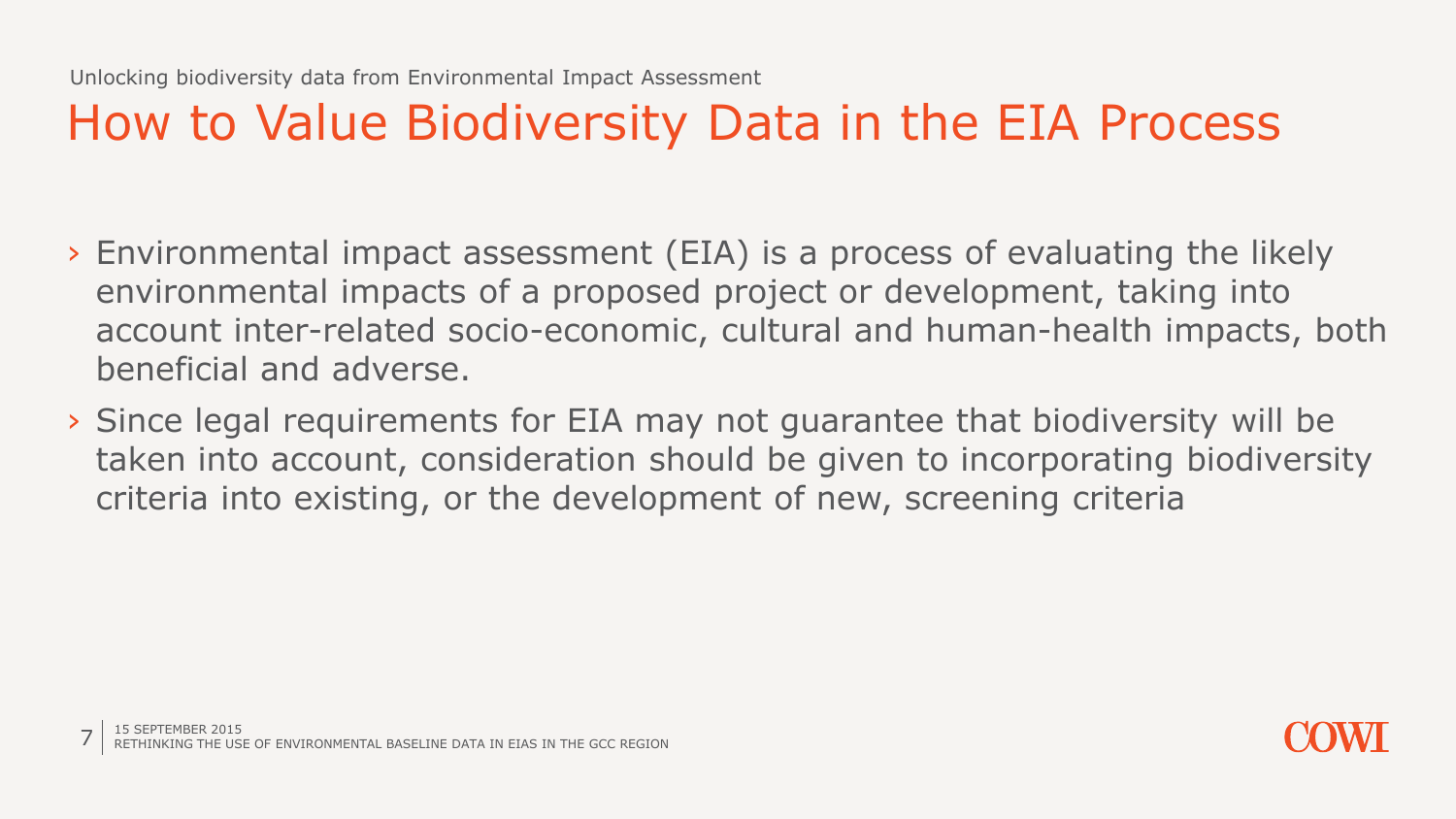# "Life-cycle" of the Biodiversity Data

The life-cycle of biodiversity data depends on type and scale of project, it is necessary to considered:

- › Assessing the type of EIA
- › Specific EIA requirements
- › Clients expectations
- › Associated cost of expanding scope
- › Environmental Baseline survey
- › Impact assessment
- › Presentation of the findings

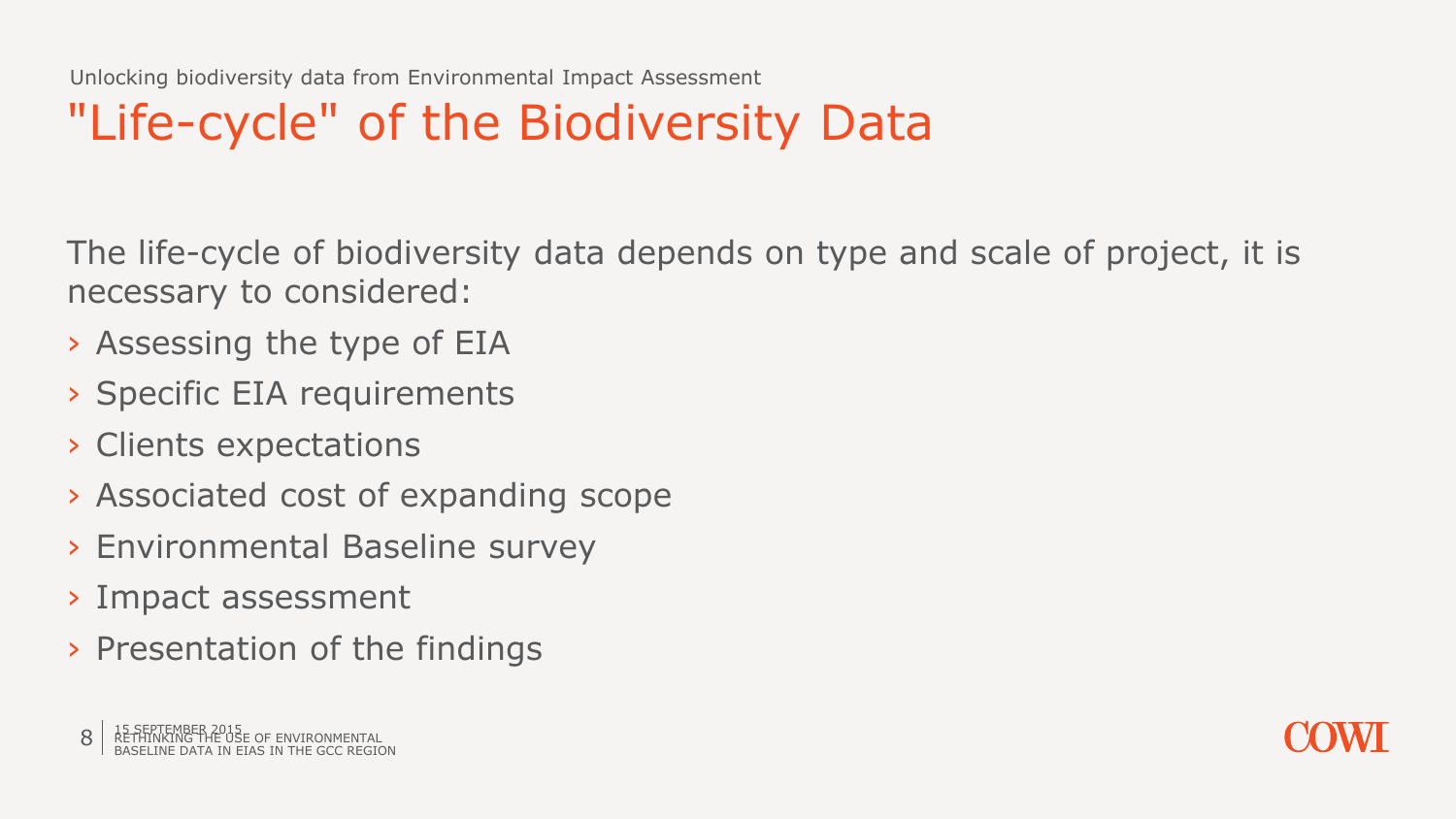### Pertinent Questions From a Biodiversity Perspective

Taking into account the key fundamental questions which need to be answered in an EIA study include:

- › Would the intended activity affect the biophysical environment directly or indirectly in such a manner or cause such biological changes that it will increase risks of extinction of genotypes, varieties, populations of species, or the chance of loss of habitats or ecosystems?
- › Would the intended activity surpass the maximum sustainable yield, the carrying capacity of a habitat/ecosystem or the maximum allowable disturbance level of a resource, population, or ecosystem, taking into account the full spectrum of values of that resource, population or ecosystem?

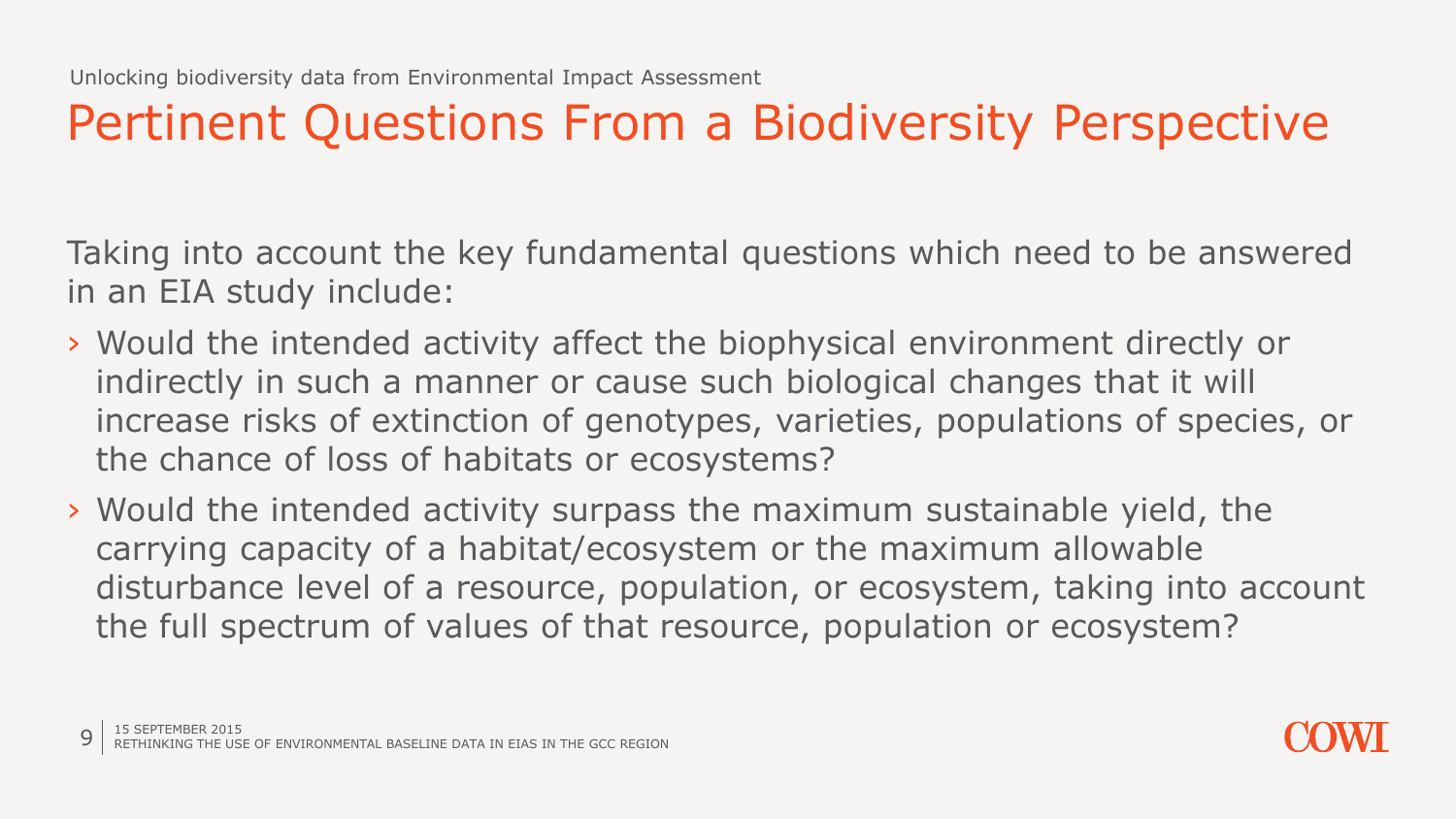# What Need to be Done

- › Achieving environmental sustainability requires more concrete efforts to protect and conserve natural resources, particularly energy, water and soil resources, to improve efficiency in the use of non-renewable energy and water resources and to correct market failures and distortions by taking into consideration the environment in national accounts. Some of the concrete actions needed are:
- › Data collection and dissemination
- › Improve reliability of environmental data
- › International collaboration and standardization
- › Achieving environmental sustainability

 $\left.10\right.\vert$  15 SEPTEMBER 2015 10 B ENVIRONMENTAL BASELINE DATA IN EIAS IN THE GCC REGION

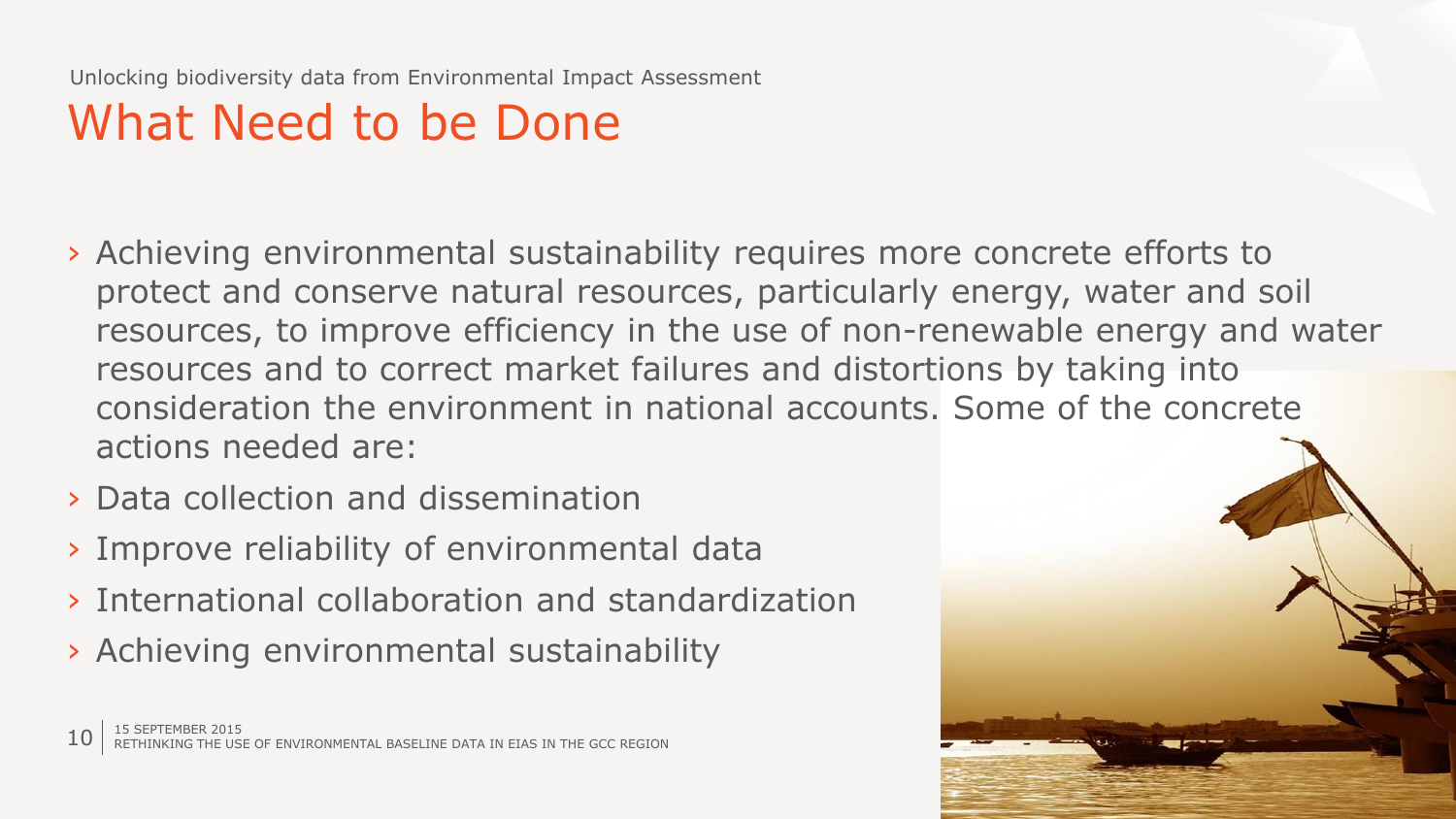# Data Collection and Dissemination

- › A lack of suitable infrastructure for environmental statistics.
- › Several departments collect data on environment and the different departments do not follow the same methodology and appropriate cooperation networks are virtually absent.
- › Inadequate monitoring of the state of the environment.

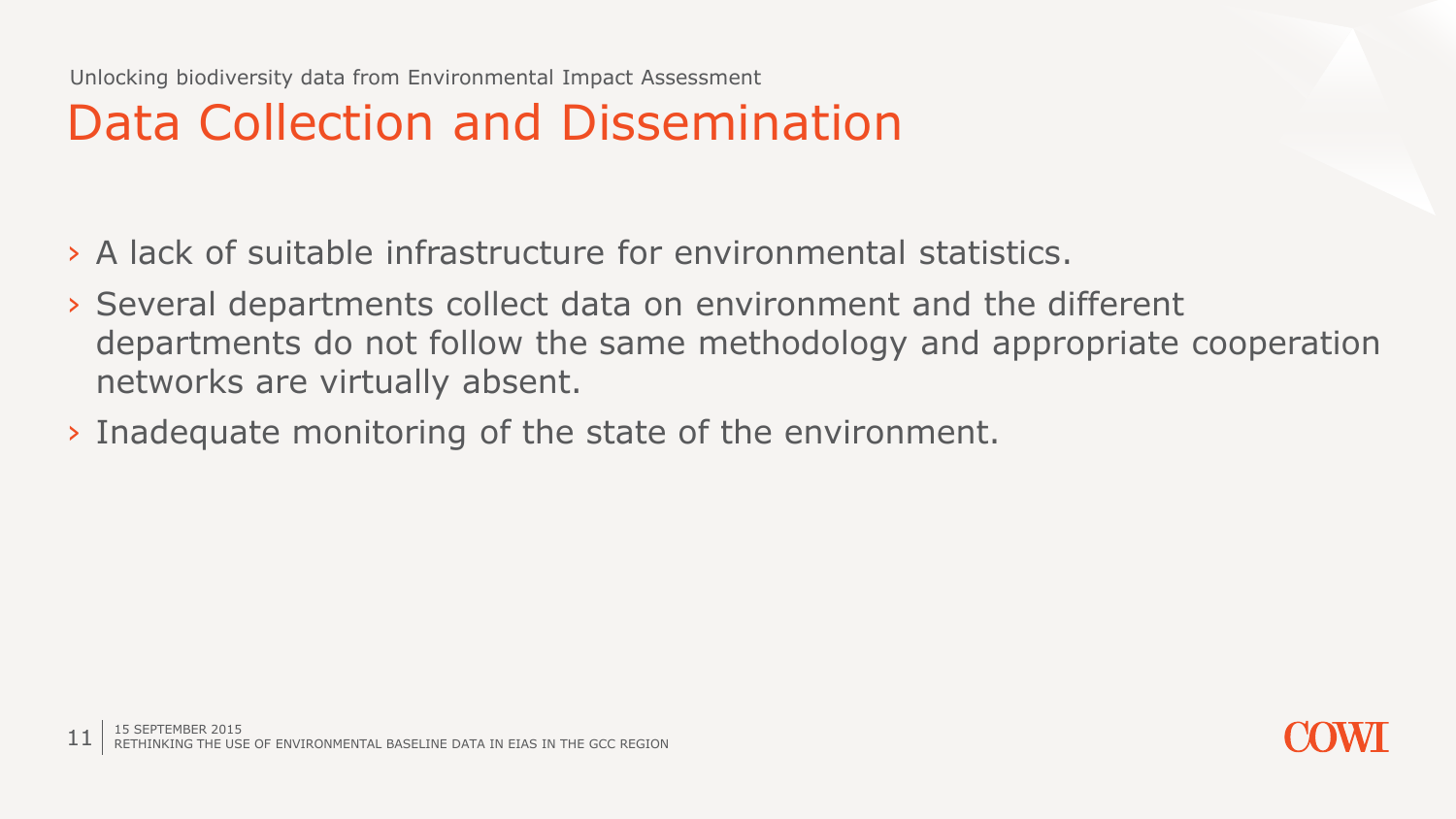# Improve Reliability of Environmental Data

- › Invest in environmental data collection (financial, technical, human resources).
- › Set up environmental monitoring systems to compile comprehensive data based on systematic measurements.
- › Ensure quality assurance and quality control practices (QA / QC) according to international guidelines.
- › Increase temporal and spatial coverage to generate time-series data to be used for monitoring environmental trends across the country.
- › Disseminate quality environmental data regularly.
- › Enhance regional cooperation in the field of environmental monitoring and data collection.

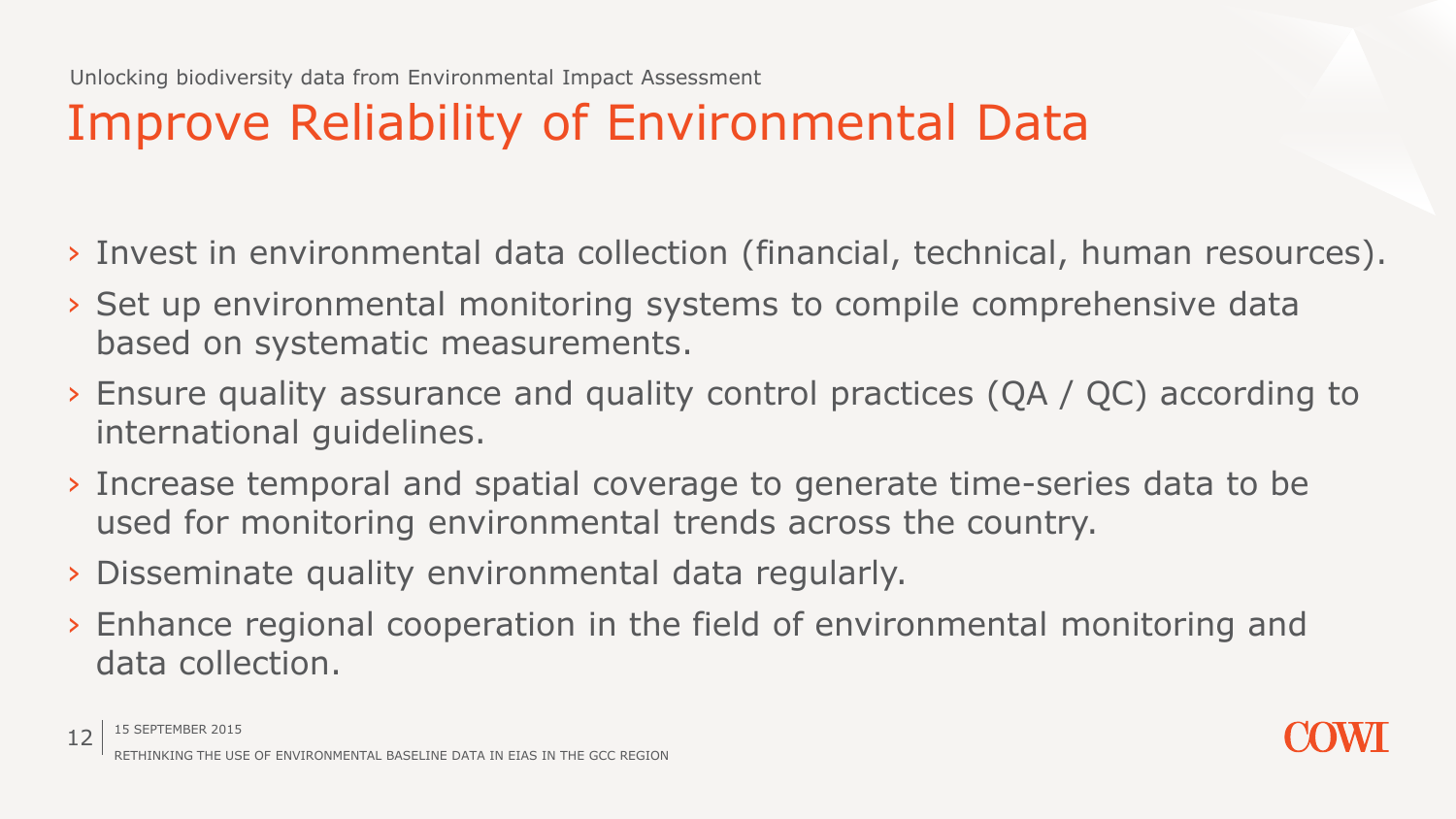### International Collaboration and Standardization

- › Enhance environmental co-operation with other countries defend the need for open, equitable, rule-base policy making.
- › Enhance our capacities to develop local technologies that can compete in the fast-growing environmental technologies market.
- › Ensure corporate environmental responsibility and accountability.

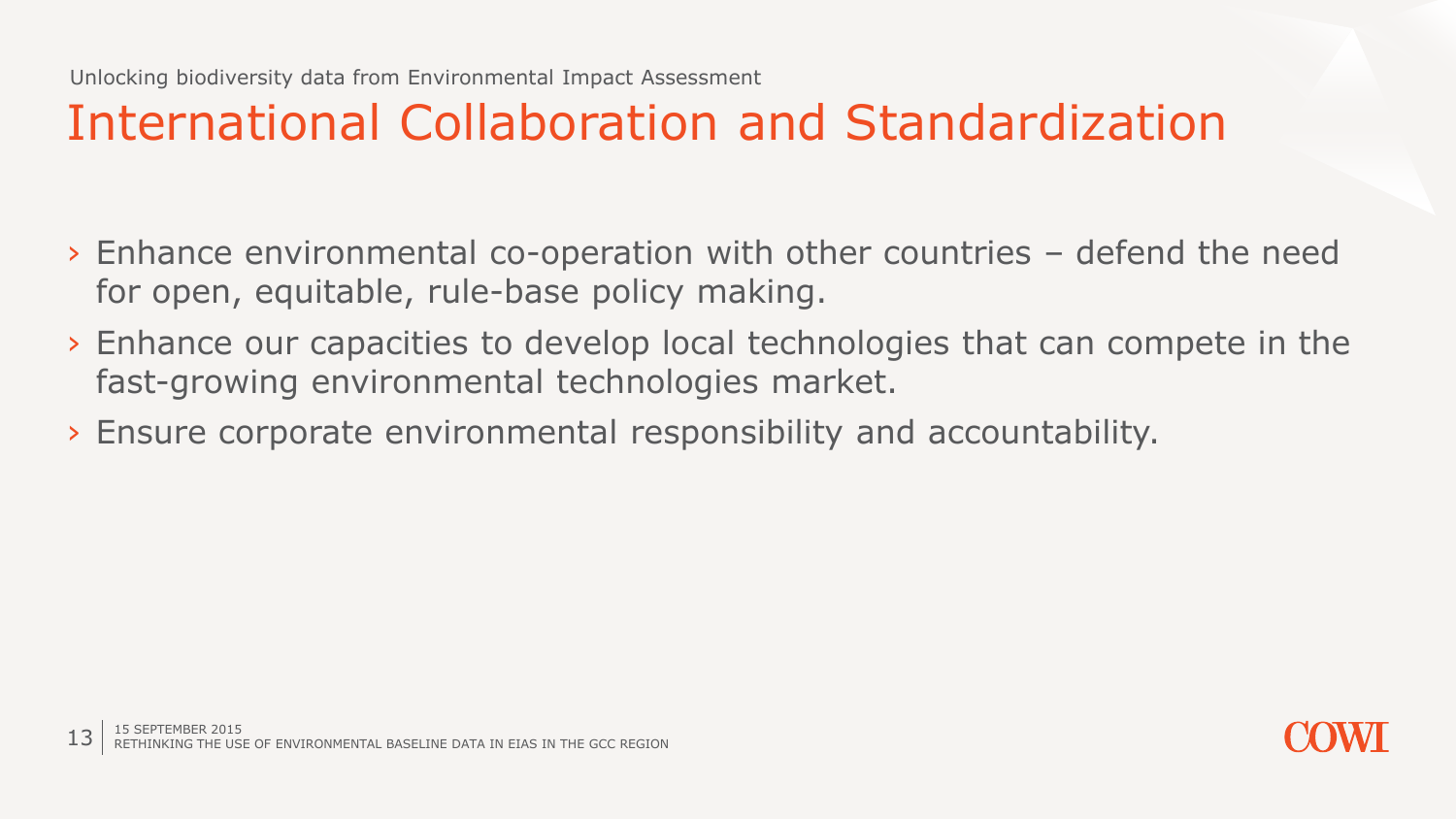# Achieving Environmental Sustainability

- › Evaluating the resources available to it natural, human and financial and then evaluating the realistic options available to the country.
- › Decision makers moving from *react-and-cure* to anticipatory and preventive policies through applying the whole series of strategic and cumulative environmental assessments and project impact statements.
- › Applying the new environmental economic tools: cost / benefit analysis, risk analysis, environmental accounting, natural resources accounting, ecological accounting, life cycle analysis and finally the latest tool, the ecological footprint (Natural Capital Accounting)
- › Ensuring public participation in the decisionmaking process and in the implementation of development strategies.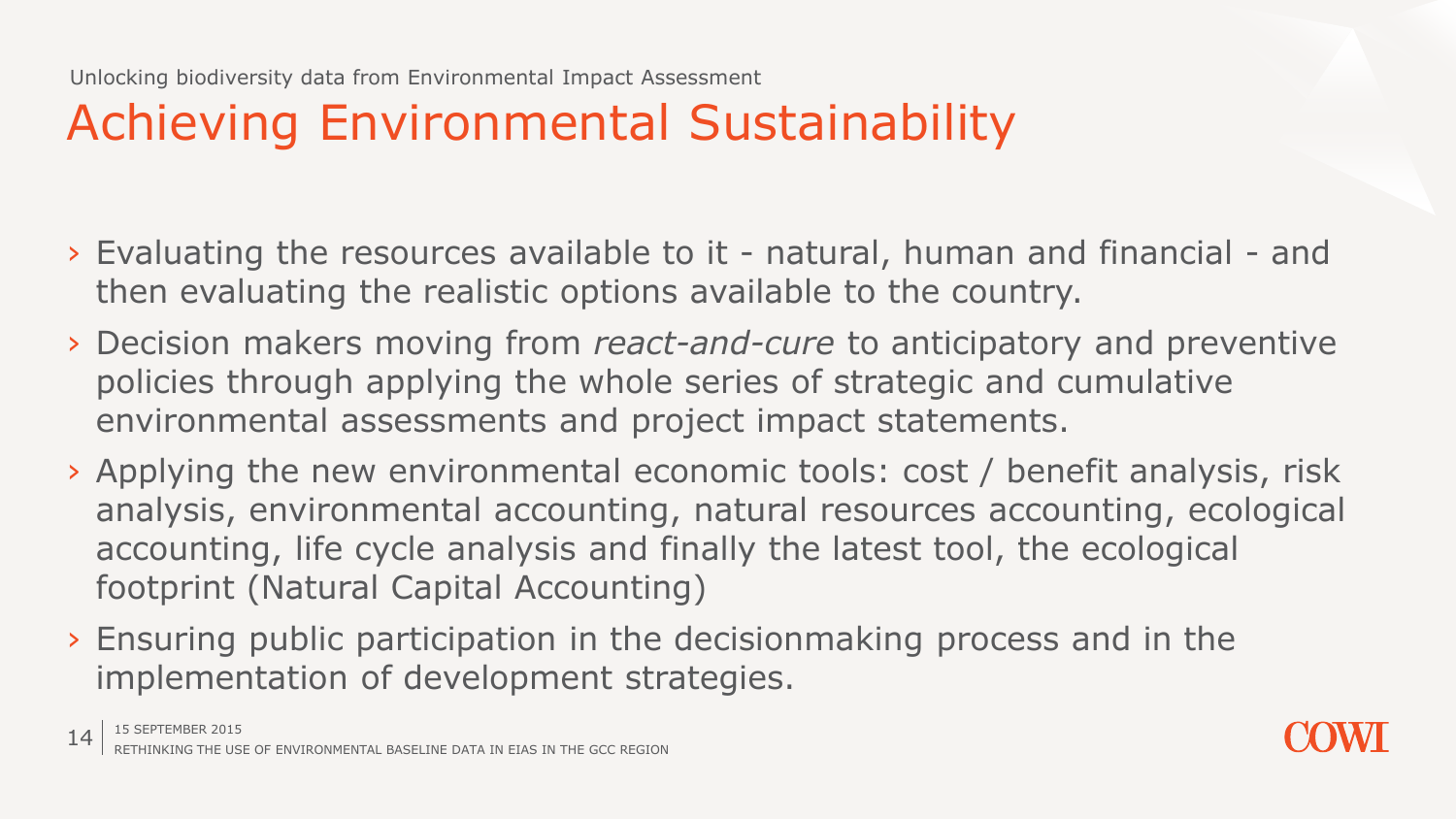# Closing Thoughts

- › Is all this possible? I believe it is. But it requires strengthening the institutional framework at both local and regional levels.
- › At the regional level we need the provision of adequate financing for the implementation of regionally agreed best praxis environmental management programmes.
- › Enhance the development of national State of the Environment reports